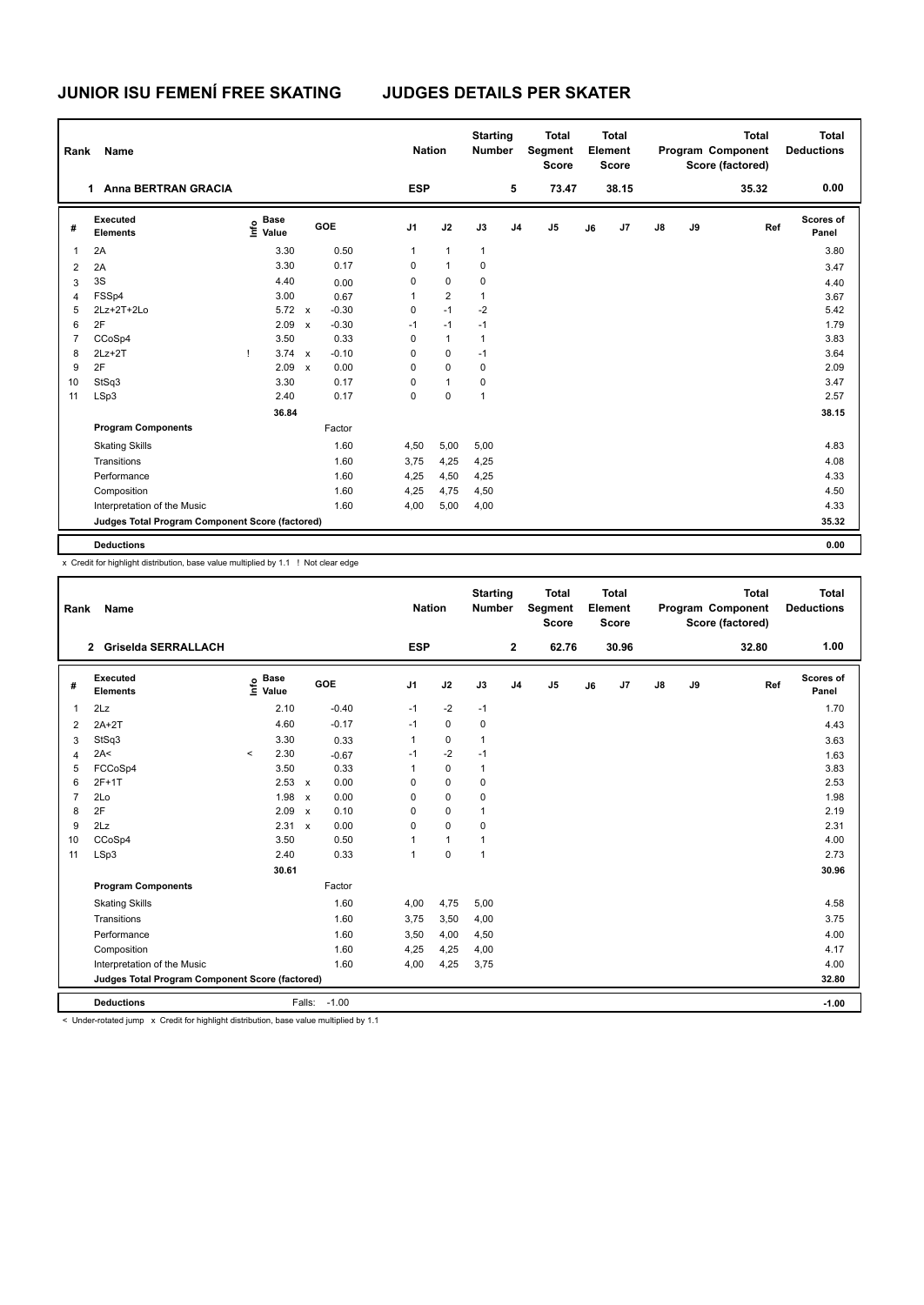| Rank           | Name                                            |                                  |              |         | <b>Nation</b>  |              | <b>Starting</b><br><b>Number</b> |                | <b>Total</b><br>Segment<br><b>Score</b> |    | <b>Total</b><br>Element<br><b>Score</b> |               |    | <b>Total</b><br>Program Component<br>Score (factored) | <b>Total</b><br><b>Deductions</b> |
|----------------|-------------------------------------------------|----------------------------------|--------------|---------|----------------|--------------|----------------------------------|----------------|-----------------------------------------|----|-----------------------------------------|---------------|----|-------------------------------------------------------|-----------------------------------|
|                | 3 Laia BERTRAN GRACIA                           |                                  |              |         | <b>ESP</b>     |              |                                  | 4              | 57.92                                   |    | 25.25                                   |               |    | 34.67                                                 | 2.00                              |
| #              | Executed<br><b>Elements</b>                     | <b>Base</b><br>e Base<br>⊆ Value | GOE          |         | J <sub>1</sub> | J2           | J3                               | J <sub>4</sub> | J <sub>5</sub>                          | J6 | J7                                      | $\mathsf{J}8$ | J9 | Ref                                                   | Scores of<br>Panel                |
| 1              | 2A                                              | 3.30                             |              | $-1.50$ | $-3$           | $-3$         | $-3$                             |                |                                         |    |                                         |               |    |                                                       | 1.80                              |
| 2              | 2S                                              | 1.30                             |              | 0.13    | 1              | $\mathbf{1}$ | 0                                |                |                                         |    |                                         |               |    |                                                       | 1.43                              |
| 3              | 1A                                              | 1.10                             |              | 0.00    | 0              | $\mathbf 0$  | 0                                |                |                                         |    |                                         |               |    |                                                       | 1.10                              |
| 4              | 2Lz                                             | 2.10                             |              | 0.10    | 1              | $\mathbf{1}$ | $-1$                             |                |                                         |    |                                         |               |    |                                                       | 2.20                              |
| 5              | CCoSp4                                          | 3.50                             |              | 0.50    | 1              | $\mathbf{1}$ | $\mathbf{1}$                     |                |                                         |    |                                         |               |    |                                                       | 4.00                              |
| 6              | 2F                                              | 2.09                             | $\mathsf{x}$ | $-0.30$ | $-1$           | $-1$         | $-1$                             |                |                                         |    |                                         |               |    |                                                       | 1.79                              |
| $\overline{7}$ | 2Lz                                             | 2.31                             | $\mathsf{x}$ | $-0.90$ | $-3$           | $-3$         | $-3$                             |                |                                         |    |                                         |               |    |                                                       | 1.41                              |
| 8              | 2F                                              | 2.09                             | $\mathbf{x}$ | 0.00    | 0              | 0            | 0                                |                |                                         |    |                                         |               |    |                                                       | 2.09                              |
| 9              | StSq3                                           | 3.30                             |              | 0.33    | 1              | $\mathbf{1}$ | 0                                |                |                                         |    |                                         |               |    |                                                       | 3.63                              |
| 10             | FSSp3                                           | 2.60                             |              | 0.33    | 0              | $\mathbf{1}$ | 1                                |                |                                         |    |                                         |               |    |                                                       | 2.93                              |
| 11             | LSp4                                            | 2.70                             |              | 0.17    | $\mathbf 0$    | 0            | $\mathbf{1}$                     |                |                                         |    |                                         |               |    |                                                       | 2.87                              |
|                |                                                 | 26.39                            |              |         |                |              |                                  |                |                                         |    |                                         |               |    |                                                       | 25.25                             |
|                | <b>Program Components</b>                       |                                  |              | Factor  |                |              |                                  |                |                                         |    |                                         |               |    |                                                       |                                   |
|                | <b>Skating Skills</b>                           |                                  |              | 1.60    | 4,25           | 4,75         | 5,00                             |                |                                         |    |                                         |               |    |                                                       | 4.67                              |
|                | Transitions                                     |                                  |              | 1.60    | 3,75           | 3,75         | 4,25                             |                |                                         |    |                                         |               |    |                                                       | 3.92                              |
|                | Performance                                     |                                  |              | 1.60    | 3,75           | 4,00         | 5,00                             |                |                                         |    |                                         |               |    |                                                       | 4.25                              |
|                | Composition                                     |                                  |              | 1.60    | 4,25           | 4,50         | 4,25                             |                |                                         |    |                                         |               |    |                                                       | 4.33                              |
|                | Interpretation of the Music                     |                                  |              | 1.60    | 4,00           | 4,75         | 4,75                             |                |                                         |    |                                         |               |    |                                                       | 4.50                              |
|                | Judges Total Program Component Score (factored) |                                  |              |         |                |              |                                  |                |                                         |    |                                         |               |    |                                                       | 34.67                             |
|                | <b>Deductions</b>                               |                                  | Falls:       | $-2.00$ |                |              |                                  |                |                                         |    |                                         |               |    |                                                       | $-2.00$                           |

x Credit for highlight distribution, base value multiplied by 1.1

| <b>Name</b>                 |                                                       | <b>Nation</b>                                            |                                                                                                                                                            |                                | <b>Total</b><br><b>Score</b>           | Total<br>Element<br><b>Score</b> |                                  |         |    | <b>Total</b> | <b>Total</b><br><b>Deductions</b> |  |                                              |
|-----------------------------|-------------------------------------------------------|----------------------------------------------------------|------------------------------------------------------------------------------------------------------------------------------------------------------------|--------------------------------|----------------------------------------|----------------------------------|----------------------------------|---------|----|--------------|-----------------------------------|--|----------------------------------------------|
|                             | <b>ESP</b>                                            |                                                          |                                                                                                                                                            | 3                              | 57.20                                  |                                  | 26.26                            |         |    | 30.94        | 0.00                              |  |                                              |
| Executed<br><b>Elements</b> | <b>Base</b><br>١nfo<br>Value                          | GOE                                                      | J <sub>1</sub>                                                                                                                                             | J2                             | J3                                     | J <sub>4</sub>                   | J <sub>5</sub>                   | J6      | J7 | ${\sf J8}$   | J9                                |  | Scores of<br>Panel                           |
| 2A<<                        | 1.10<br><<                                            | $-0.60$                                                  | -3                                                                                                                                                         | $-3$                           | $-3$                                   |                                  |                                  |         |    |              |                                   |  | 0.50                                         |
| $2F+2T$                     | 3.20                                                  | 0.10                                                     | $\mathbf{1}$                                                                                                                                               | $\Omega$                       | $\mathbf 0$                            |                                  |                                  |         |    |              |                                   |  | 3.30                                         |
| 2Lo                         | 1.80                                                  | $-0.10$                                                  | 0                                                                                                                                                          | $\mathbf 0$                    | $-1$                                   |                                  |                                  |         |    |              |                                   |  | 1.70                                         |
| 1Lz                         | 0.60                                                  | 0.07                                                     | 0                                                                                                                                                          | $\mathbf{1}$                   | $\mathbf 0$                            |                                  |                                  |         |    |              |                                   |  | 0.67                                         |
|                             |                                                       |                                                          |                                                                                                                                                            | $\overline{1}$                 | $\mathbf{1}$                           |                                  |                                  |         |    |              |                                   |  | 4.00                                         |
| 2F+1Lo+2S+SEQ               | 2.82                                                  | 0.00                                                     | 0                                                                                                                                                          | $\mathbf 0$                    | 0                                      |                                  |                                  |         |    |              |                                   |  | 2.82                                         |
| 2Lo                         | 1.98                                                  | 0.20                                                     |                                                                                                                                                            | $\Omega$                       | $\mathbf{1}$                           |                                  |                                  |         |    |              |                                   |  | 2.18                                         |
|                             | 1.43                                                  |                                                          | $-1$                                                                                                                                                       | $-1$                           | $-1$                                   |                                  |                                  |         |    |              |                                   |  | 1.23                                         |
|                             |                                                       |                                                          | $-1$                                                                                                                                                       |                                | $-1$                                   |                                  |                                  |         |    |              |                                   |  | 2.70                                         |
|                             |                                                       |                                                          |                                                                                                                                                            |                                |                                        |                                  |                                  |         |    |              |                                   |  | 3.63                                         |
|                             |                                                       |                                                          |                                                                                                                                                            |                                |                                        |                                  |                                  |         |    |              |                                   |  | 3.53                                         |
|                             | 25.43                                                 |                                                          |                                                                                                                                                            |                                |                                        |                                  |                                  |         |    |              |                                   |  | 26.26                                        |
| <b>Program Components</b>   |                                                       | Factor                                                   |                                                                                                                                                            |                                |                                        |                                  |                                  |         |    |              |                                   |  |                                              |
| <b>Skating Skills</b>       |                                                       | 1.60                                                     | 3,75                                                                                                                                                       | 4,25                           | 4,50                                   |                                  |                                  |         |    |              |                                   |  | 4.17                                         |
| Transitions                 |                                                       | 1.60                                                     | 3,75                                                                                                                                                       | 3,25                           | 4,00                                   |                                  |                                  |         |    |              |                                   |  | 3.67                                         |
| Performance                 |                                                       | 1.60                                                     | 3,50                                                                                                                                                       | 3,75                           | 3,75                                   |                                  |                                  |         |    |              |                                   |  | 3.67                                         |
| Composition                 |                                                       | 1.60                                                     | 4,00                                                                                                                                                       | 4,00                           | 4,00                                   |                                  |                                  |         |    |              |                                   |  | 4.00                                         |
| Interpretation of the Music |                                                       | 1.60                                                     | 4,00                                                                                                                                                       | 4,25                           | 3,25                                   |                                  |                                  |         |    |              |                                   |  | 3.83                                         |
|                             |                                                       |                                                          |                                                                                                                                                            |                                |                                        |                                  |                                  |         |    |              |                                   |  | 30.94                                        |
| <b>Deductions</b>           |                                                       |                                                          |                                                                                                                                                            |                                |                                        |                                  |                                  |         |    |              |                                   |  | 0.00                                         |
|                             | Rank<br>4<br>FCCoSp4<br>2S<br>CCoSp3<br>StSq3<br>LSp4 | Mónica CARRATALÁ GUARDIA<br>3.50<br>3.00<br>3.30<br>2.70 | 0.50<br>$\mathsf{x}$<br>$\mathsf{x}$<br>$-0.20$<br>$\boldsymbol{\mathsf{x}}$<br>$-0.30$<br>0.33<br>0.83<br>Judges Total Program Component Score (factored) | $\mathbf{1}$<br>$\overline{2}$ | $-1$<br>$\mathbf{1}$<br>$\overline{1}$ | $\mathbf 0$<br>$\overline{2}$    | <b>Starting</b><br><b>Number</b> | Segment |    |              |                                   |  | Program Component<br>Score (factored)<br>Ref |

<< Downgraded jump x Credit for highlight distribution, base value multiplied by 1.1